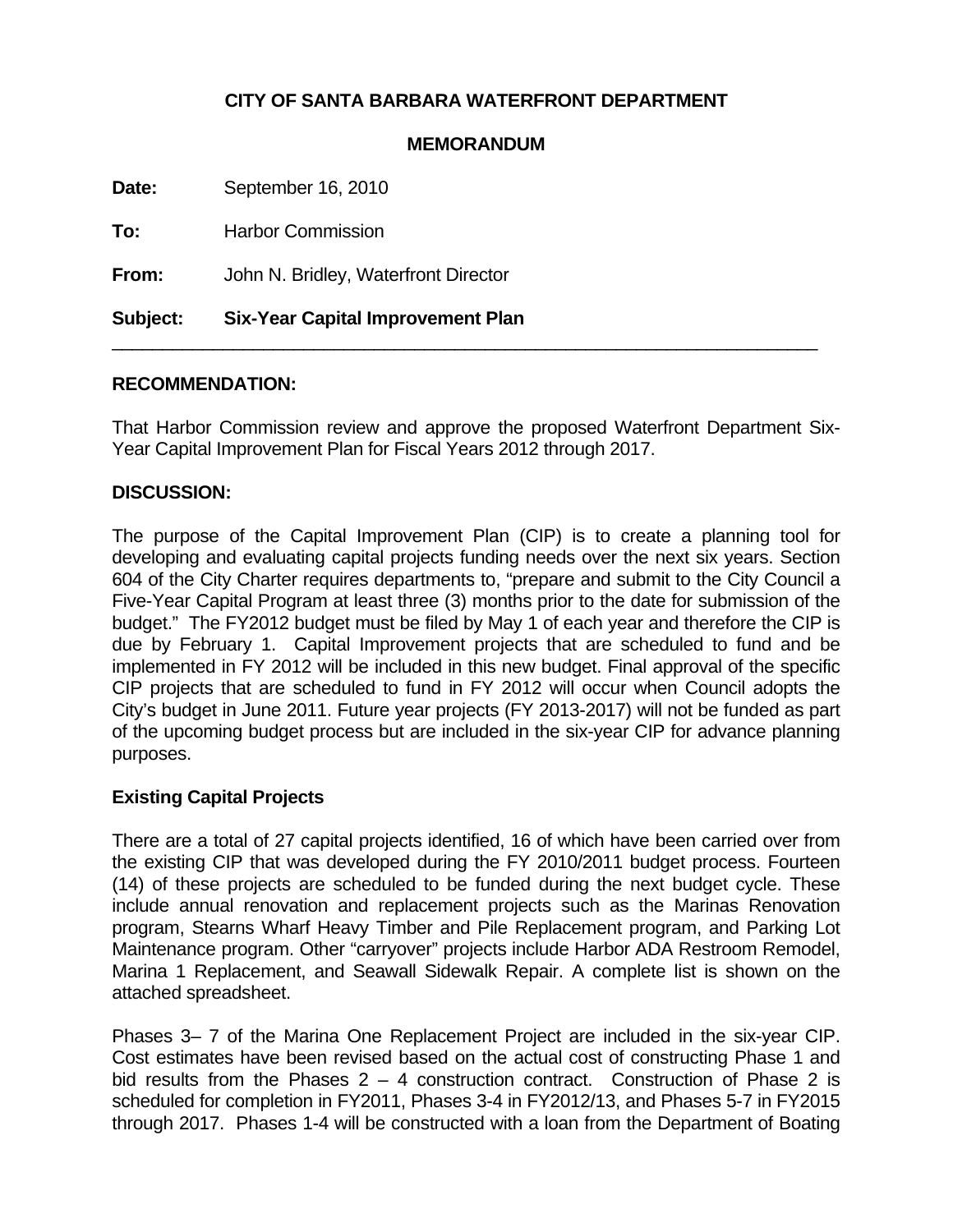Six-Year Capital Improvement Plan September 16, 2010 Page 2

and Waterways (DBAW). Funding for Phases  $5 - 10$  may be available through refinancing the Waterfront's Certificates of Participation (COPs) or an additional loan from DBAW.

## **New Capital Projects**

A total of three new projects are proposed in the 6-Year CIP. These include the following:

- 1. Replace Marina One East Restroom Sump Tank (\$200,000/FY14)
- 2. 217 Building Elevator (\$350,00/FY16)
- 3. 132 Building Emergency Generator (\$100,000/FY17)

## **Unfunded Capital Projects**

Staff considers a wide variety of projects when preparing the CIP. Only projects that can reasonably expect to be funded and constructed are included in the CIP. Funds available for CIPs are determined by first estimating revenues, operating expenses and ensuring that policy reserves are met. A six-year cash flow model is prepared and funding for CIPs is identified. In addition, staff applies certain criteria such as completing a phased project, structural needs, maintaining utility infrastructure, improved efficiency, meeting building codes, City Council policy, and public input, in prioritizing projects. Projects that meet the criteria and for which adequate funds are available are included in the CIP.

Projects that meet the criteria but cannot be funded have traditionally not been included in reports to the Harbor Commission or City Council. At the direction of the City Administrator, unfunded projects are now to be identified and presented to advisory and decision-making bodies. The following projects meet the criteria for Capital Improvements but there are not adequate funds when considering the six-year cash flow model to include in the CIP.

| Maintenance Shop Remodel         | (\$100,000) |
|----------------------------------|-------------|
| <b>Breakwater Cap Phase 4</b>    | (\$700,000) |
| <b>Replace Patrol Boat 3</b>     | (\$400,000) |
| 119 Building Elevator            | (\$350,000) |
| 125 Building Elevator            | (\$350,000) |
| 217 Building Elevator            | (\$350,000) |
| 132 Building Emergency Generator | (\$100,000) |

These projects will be considered in future CIPs or as funds become available.

## **Six-Year Cash Flow Projection**

Citywide, the Capital Improvement Plan (CIP) is being developed and submitted in advance of the overall budget process. Unlike General Fund Departments, the Waterfront Department is an Enterprise Fund and must finance its own capital improvement projects. For this reason, it is important to consider the fiscal effect the CIP will have on the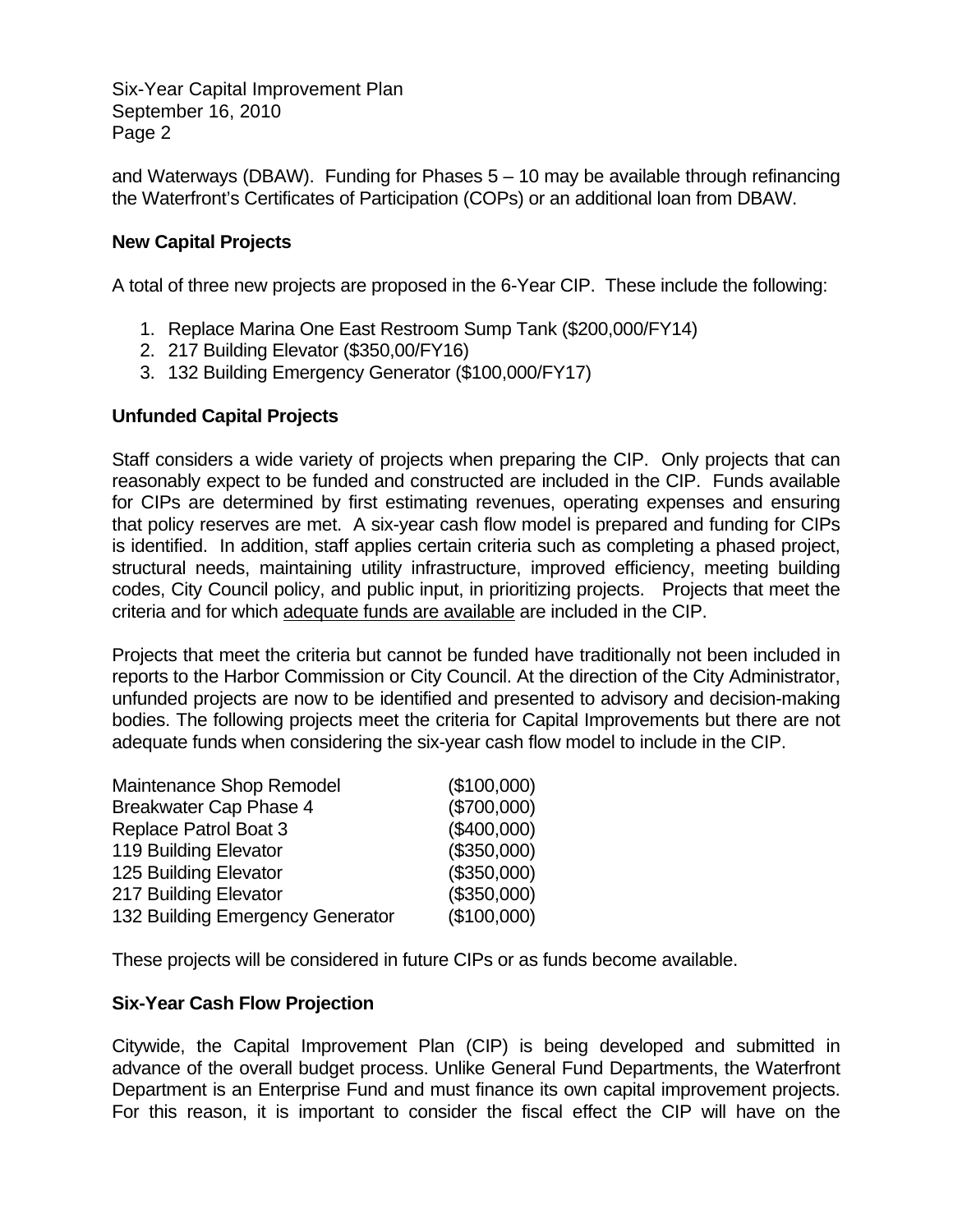Six-Year Capital Improvement Plan September 16, 2010 Page 3

Department's capital reserve fund (Harbor Preservation Fund). The Harbor Preservation Fund (HPF) is required to be maintained between \$2 million and \$5 million pursuant to Section 17.40.030 of the Municipal Code. Commissioners should also keep in mind that since the establishment of the HPF, City Council has also required Enterprise Funds to establish operating and economic contingency reserve funds. Currently, the Department has approximately \$5.2 million total in the HPF and Operating Reserve Funds. In addition, the Department carries substantial property insurance on all waterfront facilities.

The DBAW loan terms require that the Department maintain a debt service coverage ratio (Total revenue less operating expenses / debt service) of not less that 1.5. Net revenue must be 1 ½ times greater than the combined Certificates of Participation (COPS) debt service and the DBAW debt service.

The Department's six-year cash flow projection (Attachment) has been updated to show the relationship between the Operating Fund, Capital Improvement Program (CIP) and Operating Reserve Fund together with the Harbor Preservation Fund. The cash flow projection is tentative, pending receipt of final FY 2010 actual revenue and expense figures and reserve balances from the Finance Department. As the next one-year budget is prepared, the six-year cash flow model will be revised. Funding levels for annual maintenance at both the wharf and marinas may be revised at that time to reflect expected increased costs annually. The attached spreadsheets show projected revenue, expense, and reserve balance figures for FY 2012 through FY 2017, and adopted budget figures for FY 2011.

The cash flow projection makes the following basic assumptions:

- 1. 2% growth in lease revenue;
- 2. 3% increase in slip fees in FY 2012, 2% per year thereafter;
- 3. \$25 per foot increase in transfer fees annually, except 20' slips have been frozen;
- 4. 2% growth in parking revenue;
- 5. 1.5% growth in salaries & benefits in 2012, 2% in 2013 and 3% thereafter;
- 6. 2.5% inflation factor increase in Supplies and Services annually; and
- 7. \$7,375,000 for Phases 1, 2, 3, and 4 for the Marina 1 Replacement project will be obtained from the CA Dept of Boating and Waterways loan (additional loan funding request of \$1,874,000 pending).

The draft cash flow projection shows that the CIP as submitted is reasonable in relationship to forecasting future Department revenues/expenses and the ability to maintain the required minimum of \$2 million in the Harbor Preservation Fund. It is important to keep in mind that this is not a budget proposal; details of the Department's operating budget will be developed and recommendations on any potential fee increases finalized over the next several months.

## **Process**